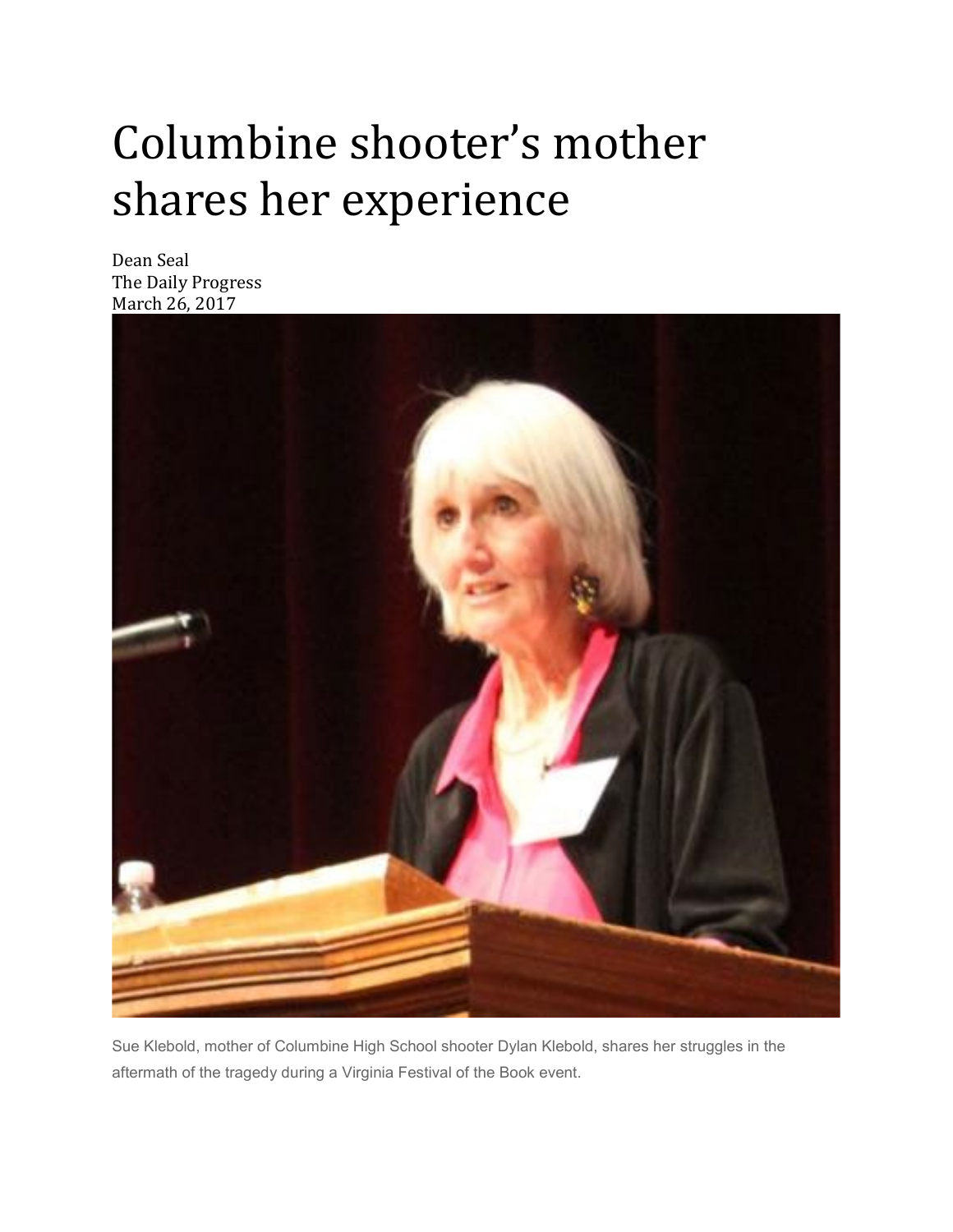Sue Klebold has been asked the same question, over and over, for nearly 18 years: "How could you not know?"

It's a question she's been asking herself, too, over and over, since April 20, 1999 — the day her son Dylan carried out the deadliest high school shooting in U.S. history.

For longer than her youngest son was alive, Klebold has lived with the "devastating grief and humiliation" of being tied to the Columbine High School massacre, the Colorado shooting that took the lives of 12 students, one teacher and perpetrators Dylan Klebold and Eric Harris. Their actions on that day opened national dialogues on gun control, bullying and mental illness, but for Sue Klebold, the horrors of that day have reshaped her very existence.

While she continues to come to grips with grief, Klebold has molded her new reality into becoming a voice for the advancement of mental health awareness and advocacy. That voice manifested itself in her memoir, "A Mother's Reckoning," published last year. On Sunday afternoon, Klebold took the stage of the University of Virginia's Culbreth Theatre for a sold-out presentation as part of the Virginia Festival of the Book.

"It's sometimes hard to know where to begin when I speak with people," Klebold started, saying that since she started talking publicly about her experiences, she's been keenly aware that someone in any audience may have lost someone because of what Dylan did.

"I'm sorry if my son has caused you pain," Klebold told Sunday's crowd. "If there's anyone in here, forgive me, please, for raising someone who would do something so terrible."

Like many others, Klebold also wonders whether there were signs that she'd missed that may have foretold her son's actions. According to his mother, Dylan Klebold had been a gifted young man, and "the kind of kid who makes you feel like you're being a good parent," she said. While his grades began to slack in high school, Dylan had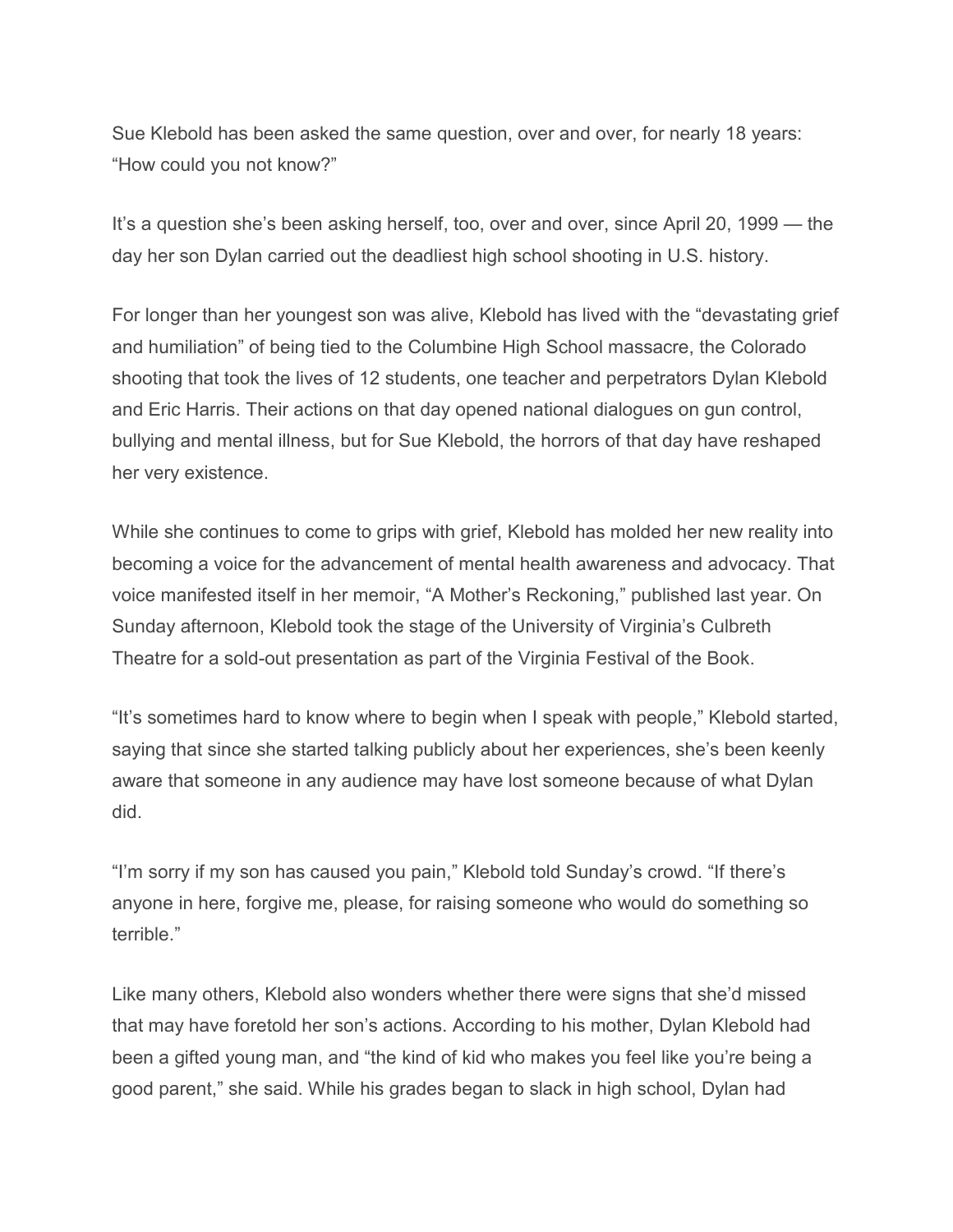friends, did production for school plays and had an adept interest in computers. The weekend before the shooting, he'd gone to prom with a classmate, traveling there in a limo with a group of friends.

"You can imagine my disconnect," Klebold said Sunday.

In the months following the shooting, Klebold still clung to the idea that her son's involvement might have been some sort of mistake. After all, he'd been involved in theater as a sound technician for a school play — might this be some sort of prank? Perhaps it started as a performance, or maybe someone had given him a prop gun and things got out of control, she recalls considering.

It wasn't until six months later, when she was able to read a police report of the incident, that Klebold was able to accept what had happened.

While she acknowledges that some people find it offensive to say, Klebold still views her son's death as a suicide. She's knows of and understands some people's opposition to that stance, wanting only to label him as a murderer and not one of the victims on that deadly day. But in the months after it happened, Klebold found notes stuffed in her son's notebook that indicated that he was "in agony." Dylan wouldn't have co-created his horrendous plan had he not

Klebold understands now that underlying all of her son's agony was undiagnosed mental illness. Since the shooting, that illness has compounded, and continues to compound, in so many lives and families affected Dylan's actions. The tragedy has had a resounding emotional toll on the school's teachers and students, on the first responders to the scene, on the Columbine community at large and so many others; it's a pain that doesn't go away, she said.

"It's not just the [one] day; it's the ripples," Klebold said.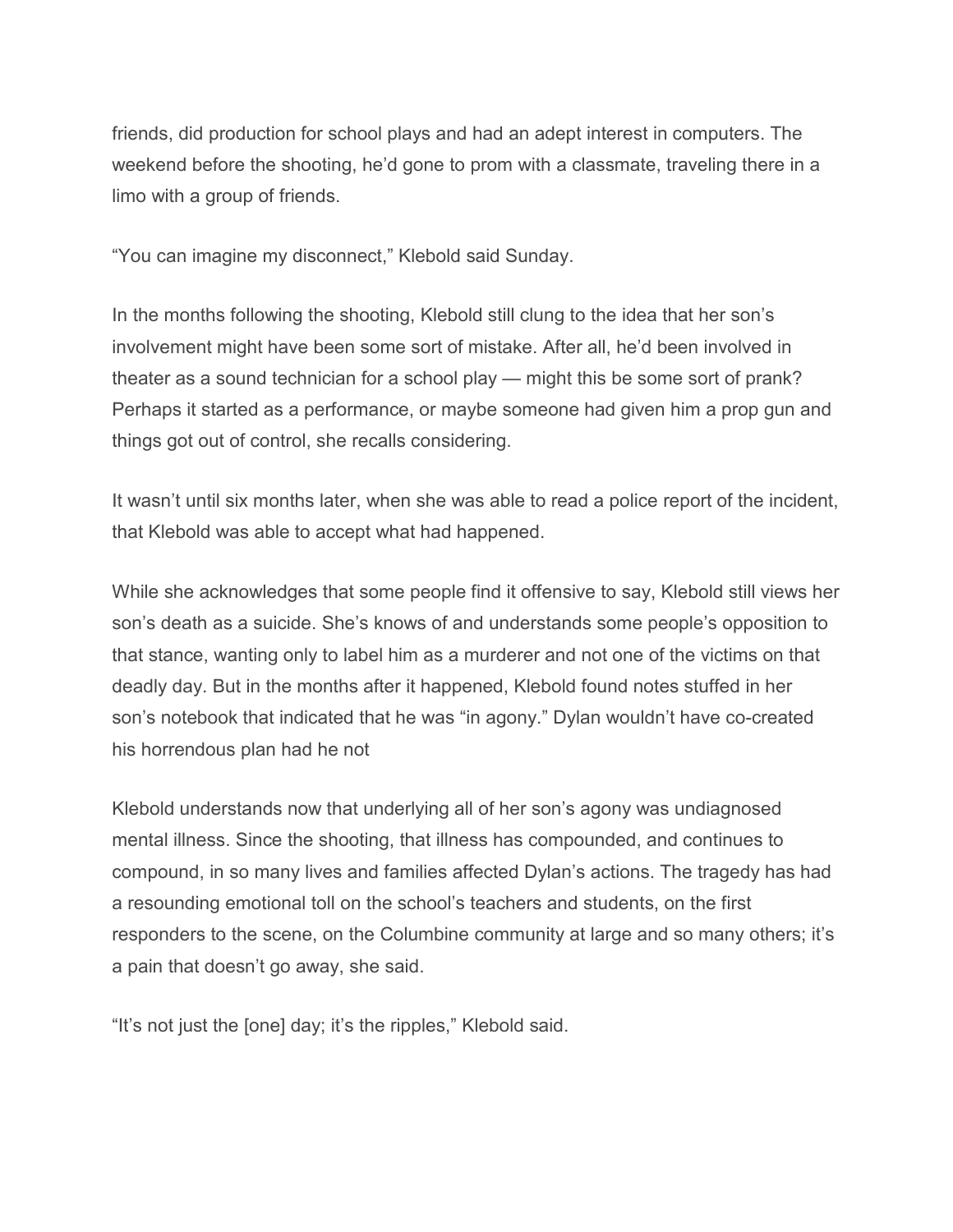For years, Klebold dealt with the pain and humiliation as best she could while suffering from newfound bouts of depression and panic attacks. Slowly, she has felt herself shifting from a victim to a survivor as she undertakes mental health advocacy work.

Still, there is "always a piece of me that blames myself," she said. If she could go back and change things, Klebold said that first and foremost, she would try to make "an environment where he could talk, and I would just listen." Had she been a better listener, she believes Dylan would have been willing to share his internal strife, rather than bottle it up as he did.

"As parents, we believe it is our job to help our kids feel better," Klebold said. "I think our more important job is to just help them feel."

But, of course, things don't happen "in a vacuum," she said. Dylan had direct interactions with the criminal justice system, the school system and the health care system before the shooting, none of which seemed able to detect what he was planning. Therein lies room for improvement, so long as those systems are willing to take mental health care reform more seriously, she said.

Klebold's own experiences do not exist in a vacuum either. Sitting in the front row for her presentation was state Sen. R. Creigh Deeds, D-Bath, who suffered his own family tragedy in 2013 when his mentally ill son, Austin "Gus" Deeds, stabbed his father multiple times before taking his own life.

"It's incredibly difficult to try and make sense out of the senseless," Deeds said. "What she can talk about is our negligence with respect to the way we care for mental illness and those who have it, and our failure in the past to address that."

Deeds, an outspoken proponent of reforming the state's mental health care system, said mental illness often gets short shrift compared with other medical maladies, despite the fact that mental illness affects "nearly every family in some respect."